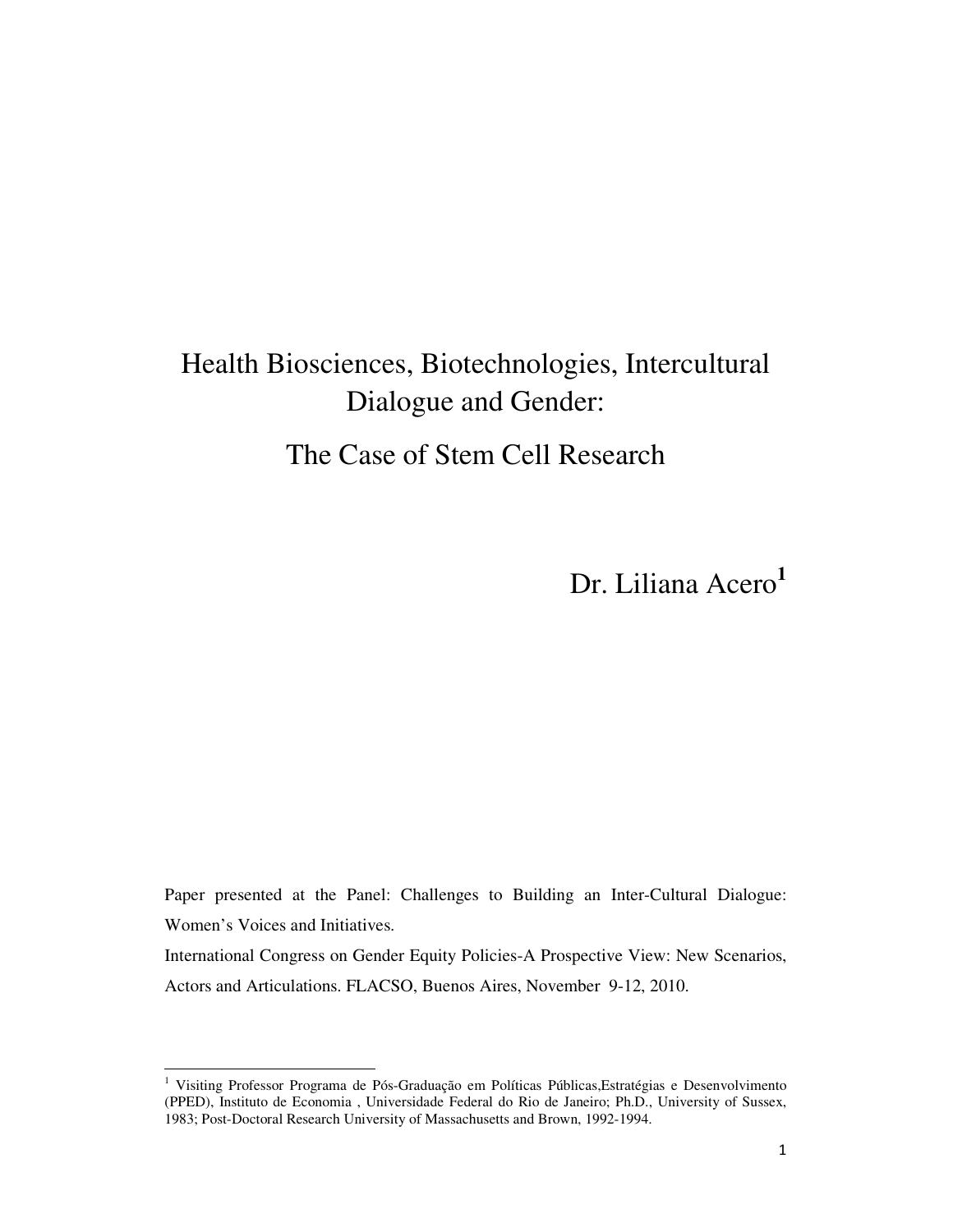## **1. Introduction<sup>2</sup>**

 $\overline{a}$ 

Since the early 80s a series of new developments in the Health Sciences and Biotechnologies have been substantively transforming the health systems, where radical changes are foreseen in the short to middle term. These changes include the increasing use of: new reproductive technologies, such as in-vitro fertilization (Acero, 2004; 2006); molecular-based genetic testing and vaccines, for cancer, tuberculosis and other communicable and non-communicable diseases; human and animal stem cell research and therapy; biosynthetic biology applied to health, transgenic products and therapies, like xeno-transplants, health nanotechnologies and human and animal cloning techniques.

This paper focuses on human stem cell research and therapy (SCR) as a privileged setting to highlight trends towards, and the need for, a rapprochement of cultures within Science & policy-making at different levels. Inter-sector dialogues do or should involve relevant stakeholders, as well as, the general public in different cultures. But they often either neglect gender-sensibility or are bluntly gender-blind.

Stem cell research (SCR) is increasingly becoming a global activity (Harvey & Mc Meekin, 2007), with initiatives located in industrialized and major developing countries (ICs and DCs)<sup>3</sup> promising important socio-economic contributions (Greenwood, et.al. 2006), as part of contemporary developments in regenerative medicine (implants, transplants, cell regeneration and organ development), that will become of utmost significance within the public health sectors in the near future. These contributions involve the design of new therapies for non-communicable diseases, such as, heart failure, neuronal, blood, muscular and bone disease and cancer, which are on the rise among rapidly aging populations (Thomas, 2003) in both the developed and the developing world, and for other less severe conditions (e.g. burns, eye and muscle injuries), as well as, cosmetic medicine.

 $2^2$  The present paper is based on research Coordinated by the author and supported by the Brazilian National Council on Science and Technology (CNPQ) and previously, by the Foundation for the Support of Research of the State of Rio de Janeiro (FAPERJ), at present in progress at the Pos-Graduate Programme on Public Policy, Strategies and Development (PPED), Instituto de Economia, Universidade Federal do Rio de Janeiro, Brazil: *Desenvolvimento de Capacidades para a Governança: Visões Sociais e o Debate de Células-Tronco no Brasil*, (see project website, www.govcel.com.br ). The author thanks the research team for their valuable work, collaboration and feedback during the research, most specially: Prof. Lia Hasenclever and Master level student Helena Klein.

<sup>&</sup>lt;sup>3</sup> We refer to middle-income level countries in different regions, such as: Brazil, Argentina and Mexico; India; China, South Korea and Singapore.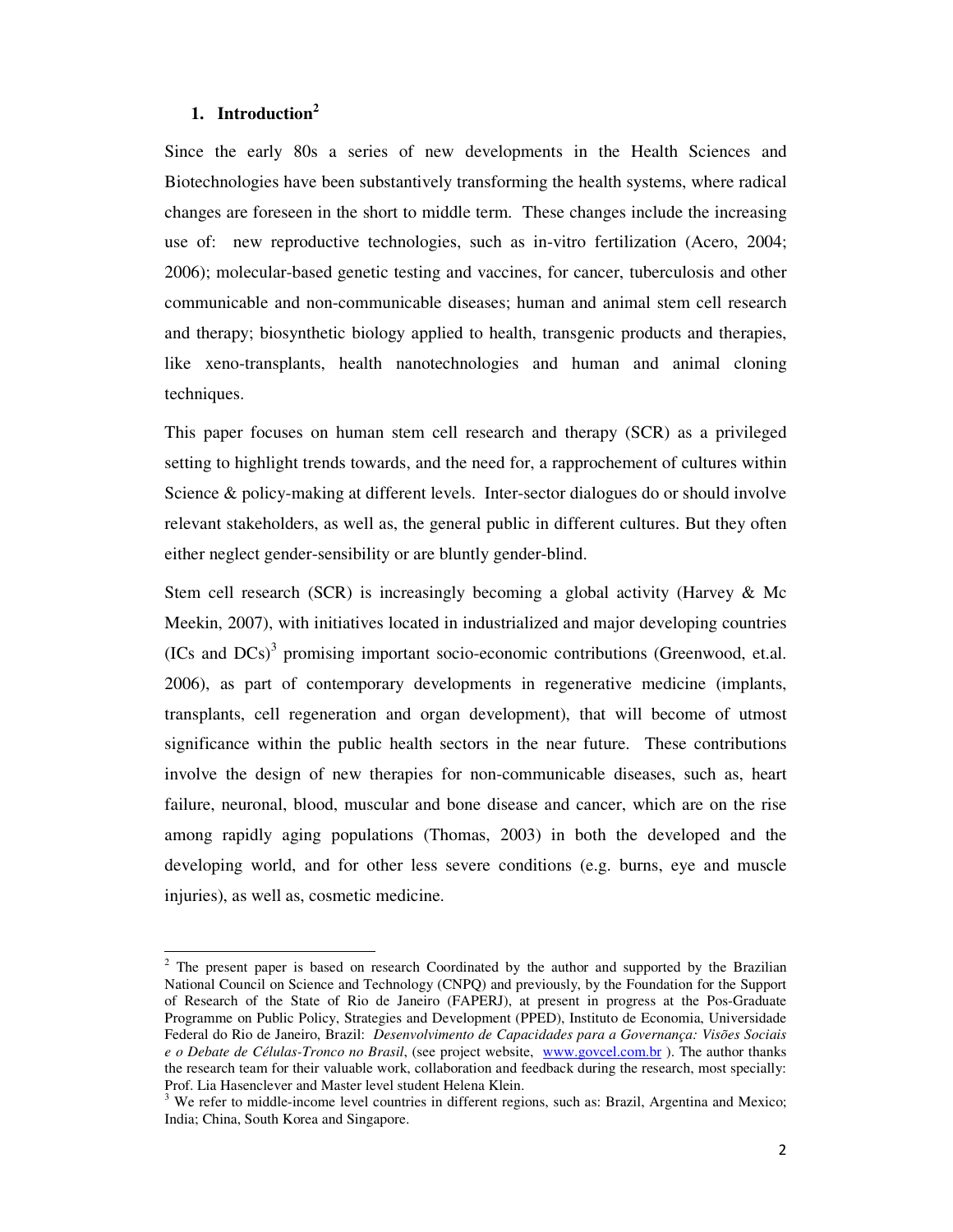The increasing use of human embryonic stem cell lines (hESCR) for research and therapy testing, as an innovation pathway, has given rise to international controversies concerning the procurement, use and disposal of the embryos (Herold, 2006). These controversies are also pertinent to issues of sustainability of experimental, high-risk research and health biotechnology choices/niches in developing countries (Leach, 2007), and also to the need to develop alternative pathways to unproven therapeutic solutions. Science breakthroughs in SCR among emerging economies involve both the use of adult (ASC) and embryonic stem cells (ESC), and present and future challenges include, quality control of these lines and the building of adequate banks and infrastructures for translational research into therapy.

Many of the therapies that may be marketed in industrialised countries are being tested in developing countries in conditions that would be unacceptable in developed economies. Future technological and regulatory regimes will intersect and influence each other. Different concerned stakeholders are to be strengthened in order to allow an informed, participatory and democratic engagement process towards gender-equity.

While the UK, Canada, lately the US and other developed countries, have had a liberal approach to hESCR, based upon long-standing regulation and specific governance frameworks, a number of complex issues are still under public discussion (Parry, 2006; Isasi and Knopper, 2006). In contrast, in many DCs, the regulation of hESRC is still a new challenge, involving either severe restrictions, nonexistent or unspecific frameworks (Harmon, 2006; 2007).

 Unresolved moral and policy conflicts between key social players have intervened in the pursuit of hESCR, influencing the direction of research and the design of governance frameworks (Maio, 2004). In most DCs, the views and opinions of key social actors, - most specially of women and the women´s movement-, have been either largely excluded from debates or used for political ends (Sleeboom-Faulkner, 2008 a.; Acero, 2011). In some cases, this extends to poorer research subjects and potential endconsumers, who constitute a significant democratically-relevant group for public engagement with adult and hESCR (Bharadwaj, 2006; 2008; Sleeboom-Faulkner, 2008 b). Exclusion of alternative voices can curtail social awareness of SCR, hinder appropriate governance and undermine trust in Science and in the new therapies, that might be used in the near future within the public health sector.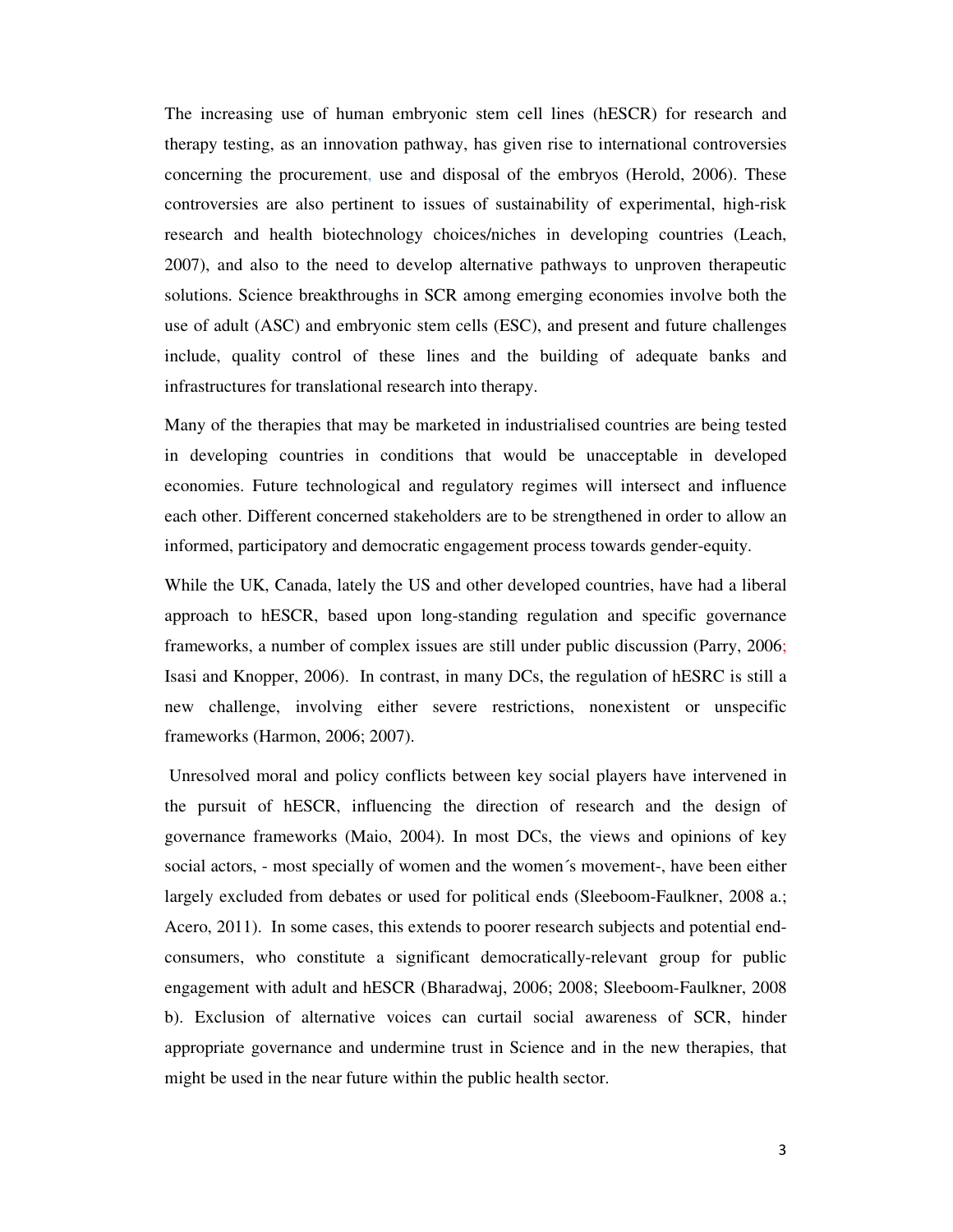#### **2. Stem Cell Research**

Stem cells (SC) are the foundation of our body; they have the capacity to differentiate into specialized cells that, in turn, form the basis of different body-tissues. They can also self-renew and be used for tissue-regeneration. There are various types and sources of SCs, among them: adult stem cells as found, for example, in bone marrow and umbilical cord blood; embryonic stem cells, isolated from very early embryos created through in-vitro fertilization; induced stem cells (iPS), reprogrammed into early cells from adult tissue, like the skin, and fetal stem cells.

Different type of therapies are being developed based on these cells, for tissue and organ reconstruction and regeneration. They are applied mainly in cases of noninfectious disease, such as: neuromuscular, blood, neuronal diseases and severe skin burns. Some of these therapies are already quite well-established, like bone marrow and umbilical blood cord transplants; and others are under experimentation, such as those involving embryonic stem cells, at present being tested in initial clinical trials.

SCR has been developing in the world since the mid 60s and early 70s, though mainly with adult cells, isolated preferably from the spinal cord and used in bone marrow transplants. Since then, wide experimentation on animal and human stem cells has systematically continued globally and new therapies have been developed, especially for blood disorders (See, for example, Hinxton Group stem cell maps by world region, www.hinxtongroup.org). But it was James Thomson´s isolation of human embryonic stem cells and the derivation of the first human stem cell lines in the US, in 1998, that led both, to wider public visibility of this research, as well as, to international controversies (Thomson et.al., 1998).

At present, it is estimated that overall, stem cells are being used in approximately more than seventy different types of applications and/or diseases<sup>4</sup>. And their sources of biological materials, have expanded to include a large variety of human tissues (International Society for Stem Cell Research, 2006; 2008a; 2008b).

<sup>&</sup>lt;sup>4</sup> Stem cells are also used in laboratory models to design and test new drugs and medicines.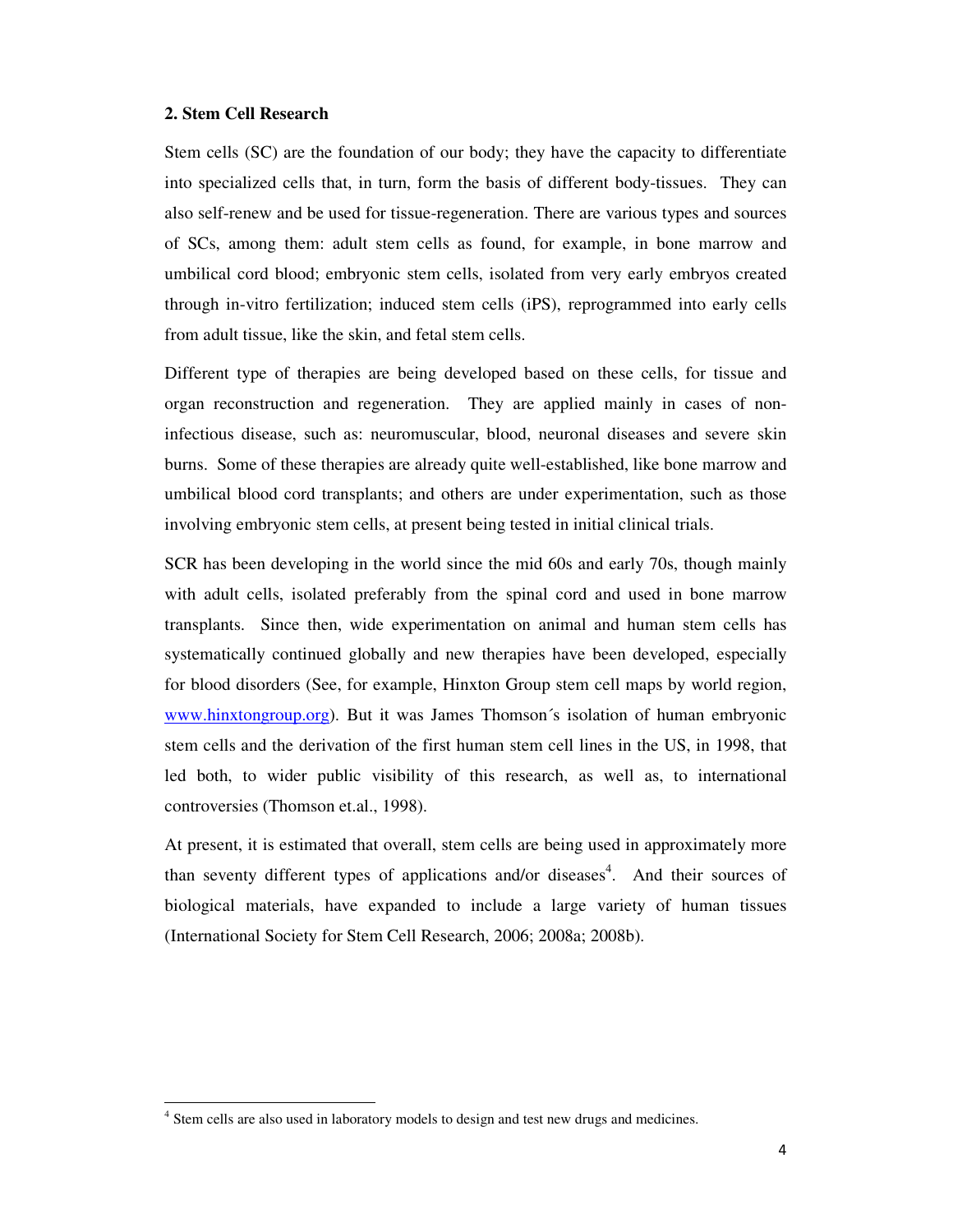#### **3. Culturally-Specific Gender Contexts for SCR**

Culturally-specific gender contexts influence the development of SCR, in numerous ways, including the definition of: specific research trajectories, more restrictive or permissive regulatory policies and ethical guidelines, monitoring and oversight of research and therapy (Walters, 2004; Knowles, 2010). For example, ethical and regulatory frameworks on embryonic stem cell research based on religious, moral and cultural/gender values are shaped by a multiplicity of socially-embedded approaches, that co-exist, converge and diverge, in the globalizing world of Science, Medicine and Health.

Four selected cultural and gender factors, as they shape stem cell research and therapy, will be discussed in this section: a) the interaction between genetic diversity and ethnic discrimination; b) bioethical differences as embedded in social and gender beliefs; c) the role of women as donors of their body tissues and 'products' and, d) civil society´s and women organizations´ participation, in policy and decision-making in the new field of health biosciences and biotechnologies.

Genetic diversity impacts directly the type of stem cell (SC) therapies derived. On the one hand, the genetic variations in a population influence the degree of compatibility of tissues for transplants and implants derived from SCR ( See , for example, World Marrow Donor Association- www.worldmarrow.org ). If research is carried out in limited and/or selected social groups and it is focused preferentially upon one sex, inevitably research results and eventual therapies will discriminate against the underresearched populations, particularly ethnic minorities by gender. On the other hand, therapy-development in this area has been focusing on diseases prevalent in: developed and/or emerging countries, aging populations, men and higher income groups. Until now globally, diseases prevalent among ethnic minorities and poorer sectors, as well as, some of female-specific reproductive conditions, have been substantively underresearched (WHO, 2002; UNESCO, 2006).

Social and gender-based ethical and moral/religious beliefs on the beginnings of human life, as well as, on the rights of embryos (and therefore, the role of abortion), have influenced the development of embryonic stem cell research and given rise to important national and international controversies. SCR has become the locus of specific intersections in the co-production between Science and Society.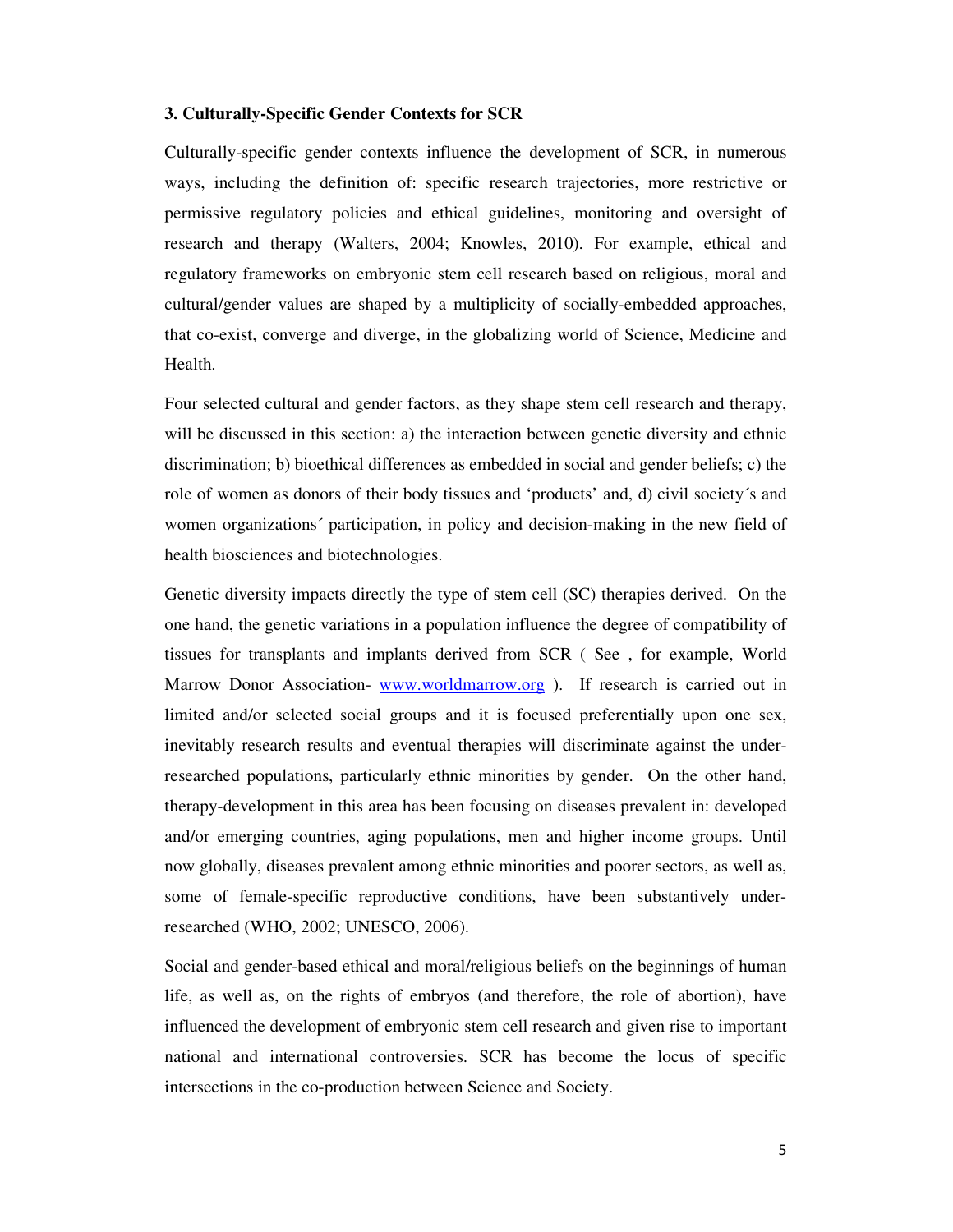A new trend has arisen in many developed countries, towards regarding the stem cell as the initial source of life or life itself. But, in the rest of the world, perspectives on the beginnings of life vary and the subject remains an unresolved issue, giving rise to contradictory narratives and policies. Many times, this research has been curtailed by this fact, or else, social negotiations about research paths have been largely unfruitful or have reached only temporary compromises (Acero, 2011, in press).

In some countries, such as Brazil, a distinction has been made between the research use of non-viable surplus embryos from in-vitro fertilization and that of viable human embryos derived from those techniques; or else, between viable frozen and fresh embryos (Diniz and Avelino, 2009). The use of viable in-vitro embryos has become the most usual practice within the developed countries, based on the definition of a 'preembryo<sup>5</sup>, an international standard to support embryo research (Franklin, 2009). But the distinction between embryos and pre-embryos has not been adopted by many developing countries.

Another source of controversy has arisen during the design of policies on the use of cloned embryos in research, usually forbidden in Latin American countries. Also, policies for discarding research embryos have been only scarcely defined or debated. While some countries, like the UK, have authorized the creation of admixed (animal/human) research embryos, but social consensus on their use has proved unstable. Some studies have shown that different social groups still strongly oppose this policy decision, based on a heartfelt rejection towards trespassing interspecies´ boundaries (Brown, 2009; Parry, 2010). Bioethics, as a profession, has now become a new powerful actor that mediates the definition of new epistemological and institutional boundaries in relation to new biotechnologies, as well as, collaborates in the shaping of epistemic scientific communities and specific innovation trajectories (Salter, 2005; Gottweiss, 2005; 2007).

Hegemonic social attributes based on gender relations dominate social perspectives on ova/embryo research donors. Women´s social role as mothers are privileged in countries where stem cell is forbidden, and where usually abortion is illegal. In many countries that allow SCR, women are asked to supply '*gift'* research donations, that will

 $<sup>5</sup>$  The very first stage of embryo development, till its fourteenth day, as it was initially defined in the</sup> U.K. Warnock Report (1990), whose conclusions pioneered the research field internationally.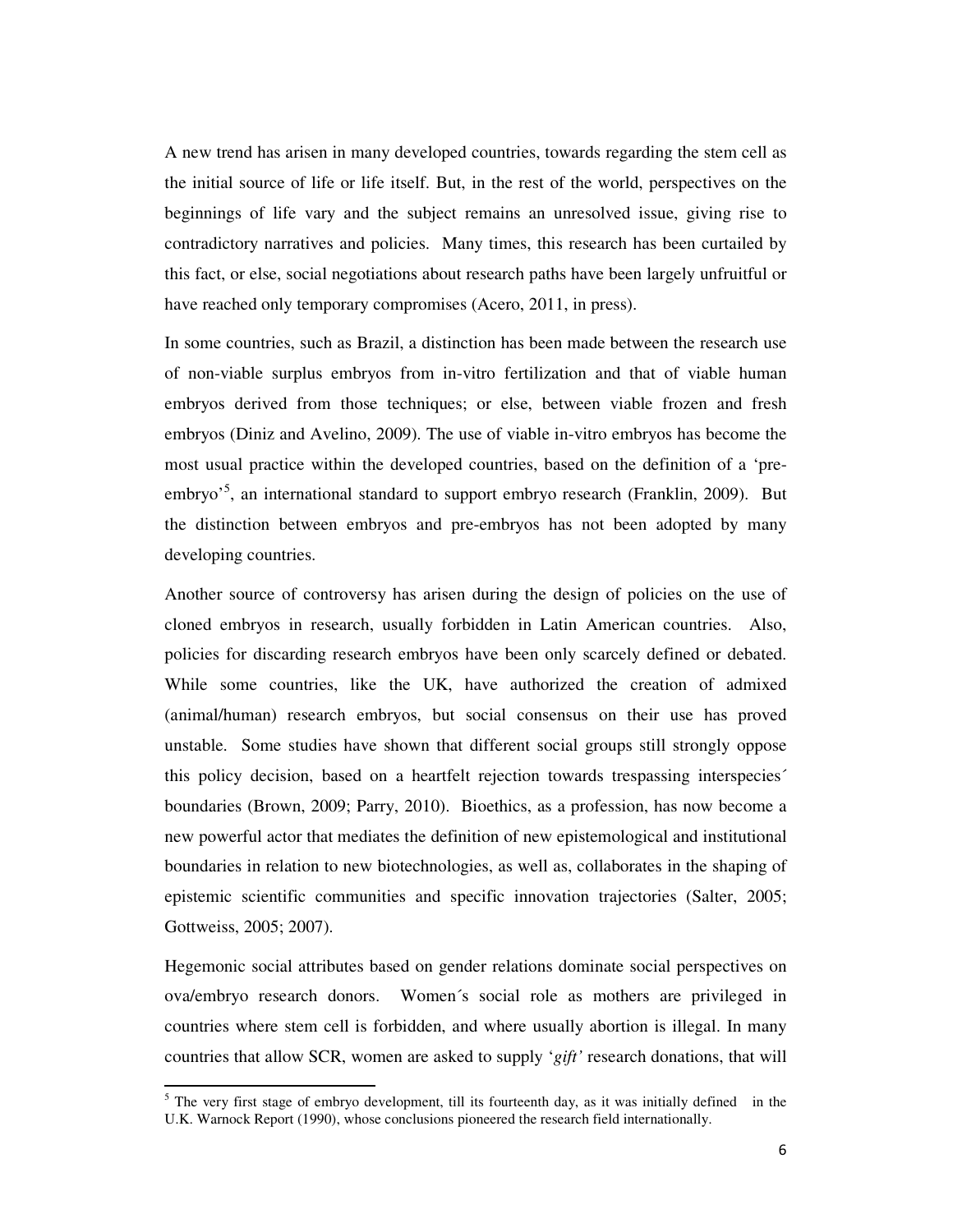support *'the common good'*. That is, women facilitate through their tissue donations, the development of therapies that will eventually cure the severely ill, but which are not designed with a focus on gender equity and whose access is engendered (Acero, 2009). Those gender attributes are interwoven into a referential framework often developed almost exclusively by the scientific and medical establishment (Parry, 2009), defended as a superior, or the '*only discourse with authority'* (Jordan, 1997). These narratives are privileged above other forms of knowing, including the experiential knowledge of the subjects directly involved: the genitors of potential research embryos from in-vitro fertilization. Infertility is becoming then a valuable source of biological research materials and it is repositioned within culturally hegemonic social perspectives (Parry, 2006).

Other products of women´s bodies, like umbilical cord blood, are also advertised and often privately commercialized for research with adult stem cells. More recent developments in this field involve, for example, research carried out on stem cells isolated from the blood of the menstrual period (See, for example, www.cryopraxis.com.br ), and on fetuses´ stem cells. A whole section of regenerative medicine uses, as their main source of biological materials, female body tissues.

There is some evidence on ongoing international trends in the shaping of chains of exploitation and trafficking of research female ova/eggs, facilitated by international gender inequities. Practices of cross border in-vitro fertilization between Western and Eastern Europe have been documented, whereby poorer Eastern women are taken to the West, generally through coercion or minimum monetary benefits, for in-vitro fertilization, for the extraction of research ova and/or to generate research embryos ( Dickenson, 2007; Waldby, 2008). Poor women, unemployed females or female students are being recruited to supply research eggs for a fee, at considerable health costs (for example, in the USA, Canada and Brazil; See, www.sermulher.com.br; www.handsoffourovaries.com). Medical tourism is promoted to some Third World countries among terminal, severely or chronically-ill patients for treatment with untested SC therapies (e.g. to China, South Korea, Barbados, Singapore and other) $6$ .

<sup>&</sup>lt;sup>6</sup> A number of journal articles have been documenting these practices. And, for example, the firm Beike Biotech, founded in 2006, connects patients internationally with hospitals in China for cellular experimental therapies with stem cells, offering also patient recruitment services within the US for this medical tourism.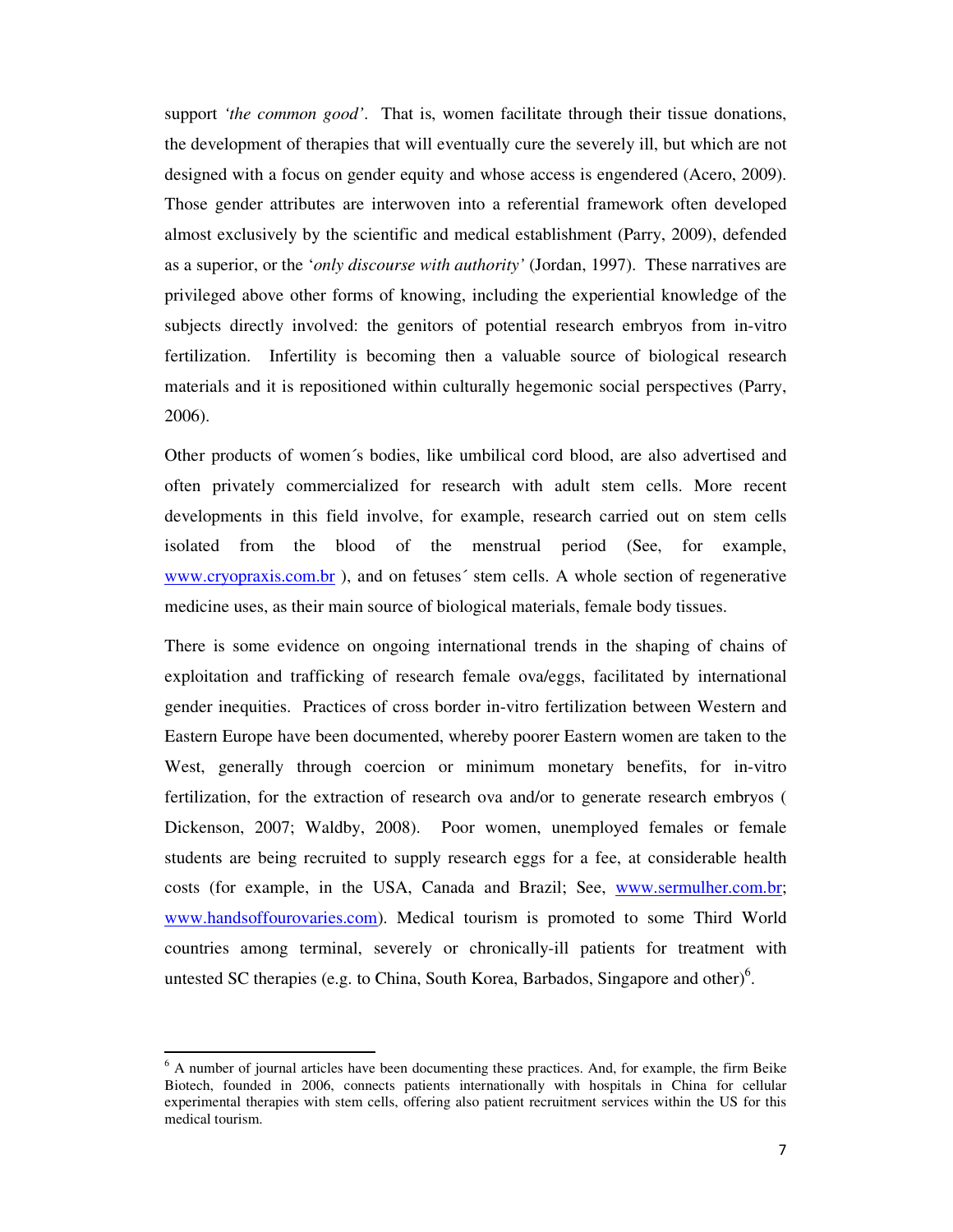To contain or counteract existing or potentially negative trends towards the abuse of '*free choices'* in SCR, international collaborations have been established for: a) the design of global ethical guidelines and patient orientation handbooks (e.g. International Bioethics Committee-IBC/ UNESCO; UK Stem Cell Bank; International Society for Stem Cell Research (ISSCR); BIONET, 2007; 2008; CIOMS, 2000; 2003); b) the definition of research and therapy protocols and the standardization of research procedures (e.g. the International Stem Cell Initiative (ISCI) of the International Stem Cell Forum  $(ISCF)^7$ ; c) the design of clinical trials and registries (e.g. WHO, World Stem Cell Summit, 2010). Most of these initiatives are oriented towards the establishment of general ethical and practical principles, which can be flexible enough, to attend to cultural diversity. But not many have a active concern on gender equity.

However, registries of SC clinical trials are incipient or inexistent in many cultural contexts. Associated international registries and data bases, such as that proposed by WHO, are recent, non-binding and yet unknown or unexplored, by many developing countries (Isasi, 2010; Isasi and Nguyen, 2008). Oversight bodies in most Third World countries are new to SCR developments and lack specificity.

In Latin America, -vis-a-vis Europe and Canada-, civil society´s and the women´s movement participation in public debate and policy on SCR has been sporadic. Local '*publics'* have been engaged mostly during specific events, for example, in stages previous to the approval of relevant laws. Often, public participation has been led by women or human rights´ NGOs. In those crucial moments and events, the use of TICs has been essential for the articulation between diverse civil society groups in order to feed SC public debates, and TICs they have been handled as educational and participatory tools, towards the fulfillment of a human right (Acero et. al., 2010).

 But available national regulations on SCR in developing countries are usually not anchored on negotiation and consensus among cultural diversity and tend to be genderblind. The meanings attached to this research by minority groups are largely excluded and the *'publics'* tend to be ill-informed on recent trends in New Genetics and health biotechnologies. Public debates polarize radically between *'pro-life'* and '*pro-choice'*

 $<sup>7</sup>$  This Forum was established in January 2003 and is formed at present by 19 members from: Europe, the</sup> US, China, Japan and Australia. It involves the participation of more than 30 laboratories worldwide, including the leaders at a global level. The Forum´s projects aim to establish standard criteria for the derivation, characterization and maintenance of embryonic stem cell lines.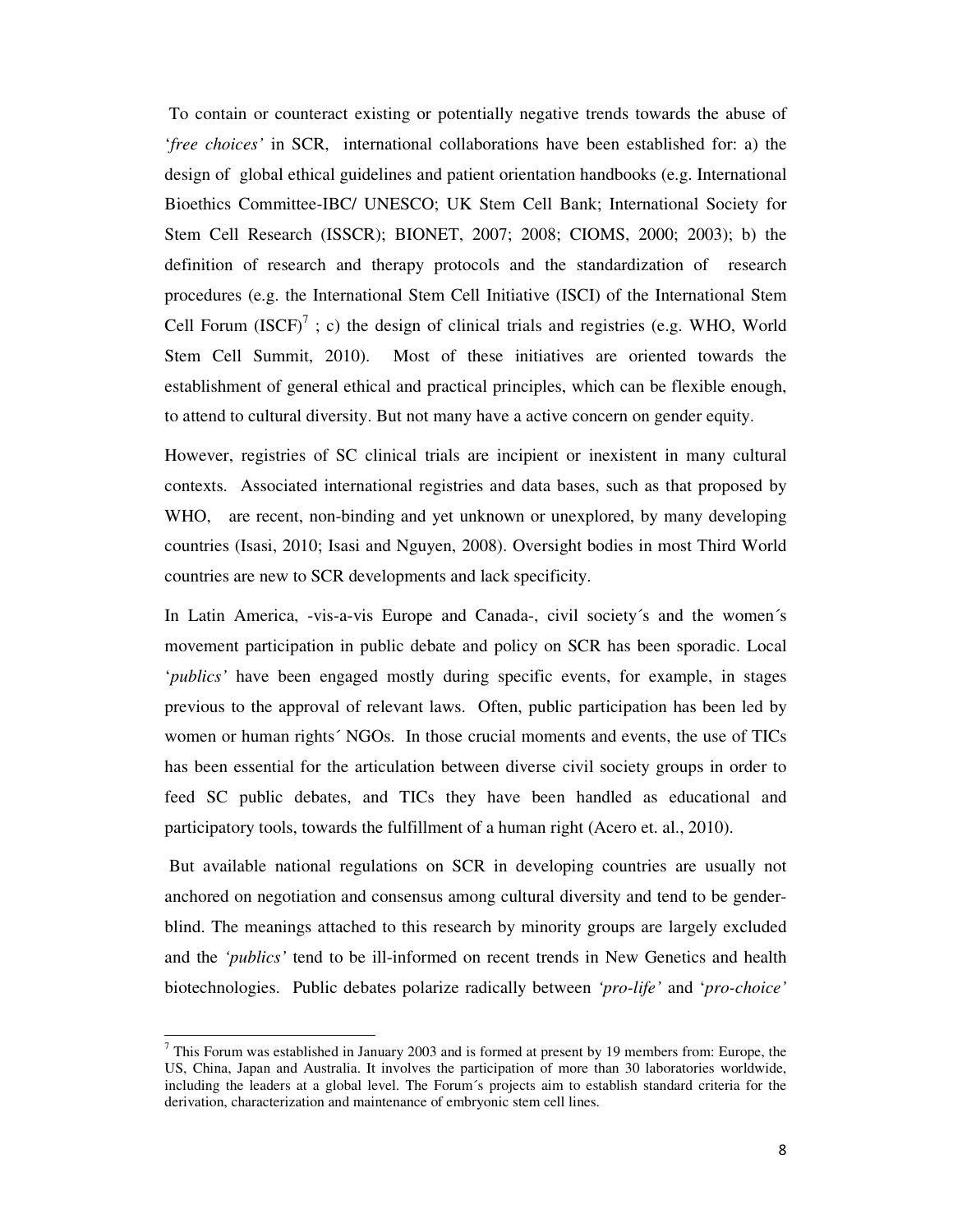groups and SCR tends to collude with unresolved abortion issues (Cesarino, 2007; Gottweiss, 2009; Salter, 2008).

In summary, the social and gender factors briefly described above shape differential cultural specificities. Social perspectives and understandings, as a result of the uneven articulation of gender notions and gender attributes, as well as, the strength and visibility of local women´s movements condition the direction, pace and dynamics of scientific research and therapy development in unprecedented ways, most specially, in a field which relies heavily on the use of female tissues.

#### **4. An Example: The Case of Brazilian Public Debates**

In Brazil, social and community organizations articulated nationally and internationally through TICs, during the public debates of the Biosecurity National Law in 2005 and in 2007, at the Supreme Federal Court´s Public Hearing to rule on a legal case (*ADI 3510*). Through this case, embryonic SCR tried to be reversed, declaring the Law unconstitutional. The case was argued based upon the assumption that: *"human life begins since and at the moment of fertilization".* Finally, the case was unsuccessful.

A number of organizations articulated successfully to defend SCR: patient groups, their families and associations related to specific diseases that could eventually benefit from stem cell therapies, as well as, law-oriented, anti-racial discrimination, bioethical and feminist NGOs and scientific organizations, and the most prominent media. These groups established permanent dialogue with local scientific organizations, such as, the Brazilian Society for Scientific Progress (SBPC) and the Brazilian Association of Cellular Therapies (ABTCEL), and also held inter-cultural dialogues with scientific and patient organizations and University research groups from other countries. They sought to clarify their positions and obtain international evidence and information on SCR, as documented in their respective websites (Acero, 2011, in press).

Many women´s voices were salient during this process, among them: the feminist NGOs: *Católicas pelo Direito a Decidir, ANIS, Ser Mulher and Crioula.* The patient organizations most actively participating were: MOVITAE (Movement in Favor of Life*), Células-Tronco Esperança,-* both, SCR-oriented patient and family organizationsand patient associations for specific diseases, such as, ABDIM (the Brazilian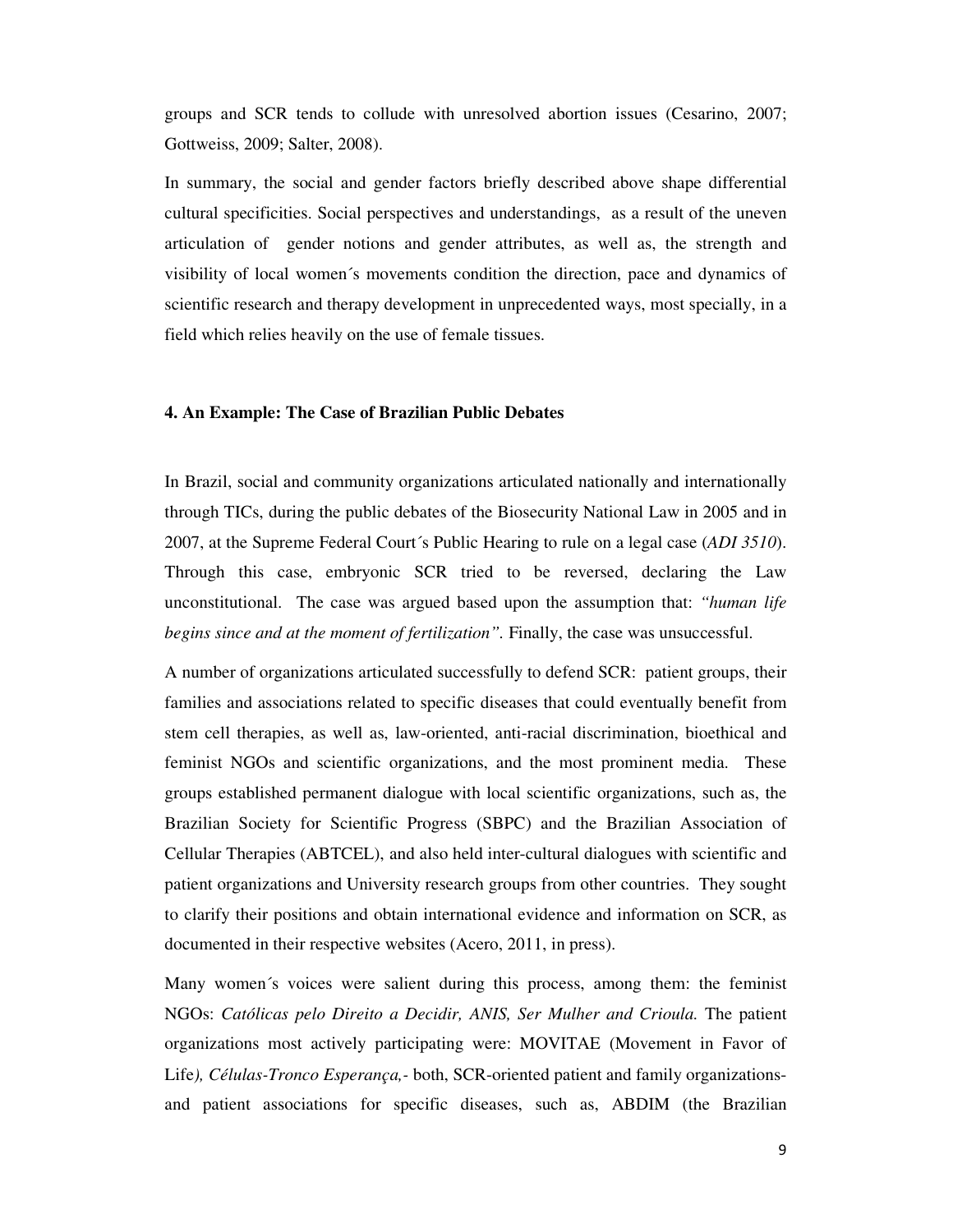Association for Muscular Dystrophy), ABRALE ( the Brazilian Association for Lymphoma and Leuchemya), NOVO SER ( the organization of the disabled) and ABRELA (the Brazilian Association for Lateral Sclerosis). Women from these associations tended to lead social action in Congress, the media and in front of the Supreme Federal Court, as well as, organized public engagement of patients´ families and their support groups.

Lobbies for and against SCR tried to integrate the *'publics'* as a resource,- patients and families among the defenders´ lobby; anti-abortion and religious groups within the opposition lobby-, through a *'hype'* and *'hope'* strategy, also frequent in other societies, like the U.K. (Martin, Brown and Kraft, 2008; Martin, Brown and Turner 2008). During this process, however, plural and diverse perspectives were included within the Brazilian public debate and a deep institutional learning and collaborative process towards gender equity took place.

Later on, the participating organizations tended to become silent. They had great difficulties in keeping alive their previous articulation and to maintain a stable active public engagement in the discussion of further initiatives in SCR. For example, in 2009, these organizations hardly engaged in the public consultations of the National Board for the Vigilance of Sanitary Conditions (ANVISA) about the establishment of a control system on embryo use, named *SisEmbrio*. Though these same organizations had previously struggled for the registry of potential reproductive and research embryos banked within in-vitro fertility clinics.

Regulation frameworks and monitoring strategies have to be often reviewed to accompany dynamic changes in this field. Participation flaws hinder institutional stability in public engagement for the democratic design of gender-equitable sustainable policies, which are particularly necessary in this highly innovative area.

#### **5. Prospective Thoughts and Scenarios**

As these therapies are increasingly entering public health systems, there is a need for: a greater visibility of existing women´s voices, analyses and action in this field; a wider representation of their diversity within SCR public policy and a focus on the gender dimension of research, therapy and policy, in order to pursue fruitful inter-cultural dialogues on Science, Medicine and Society.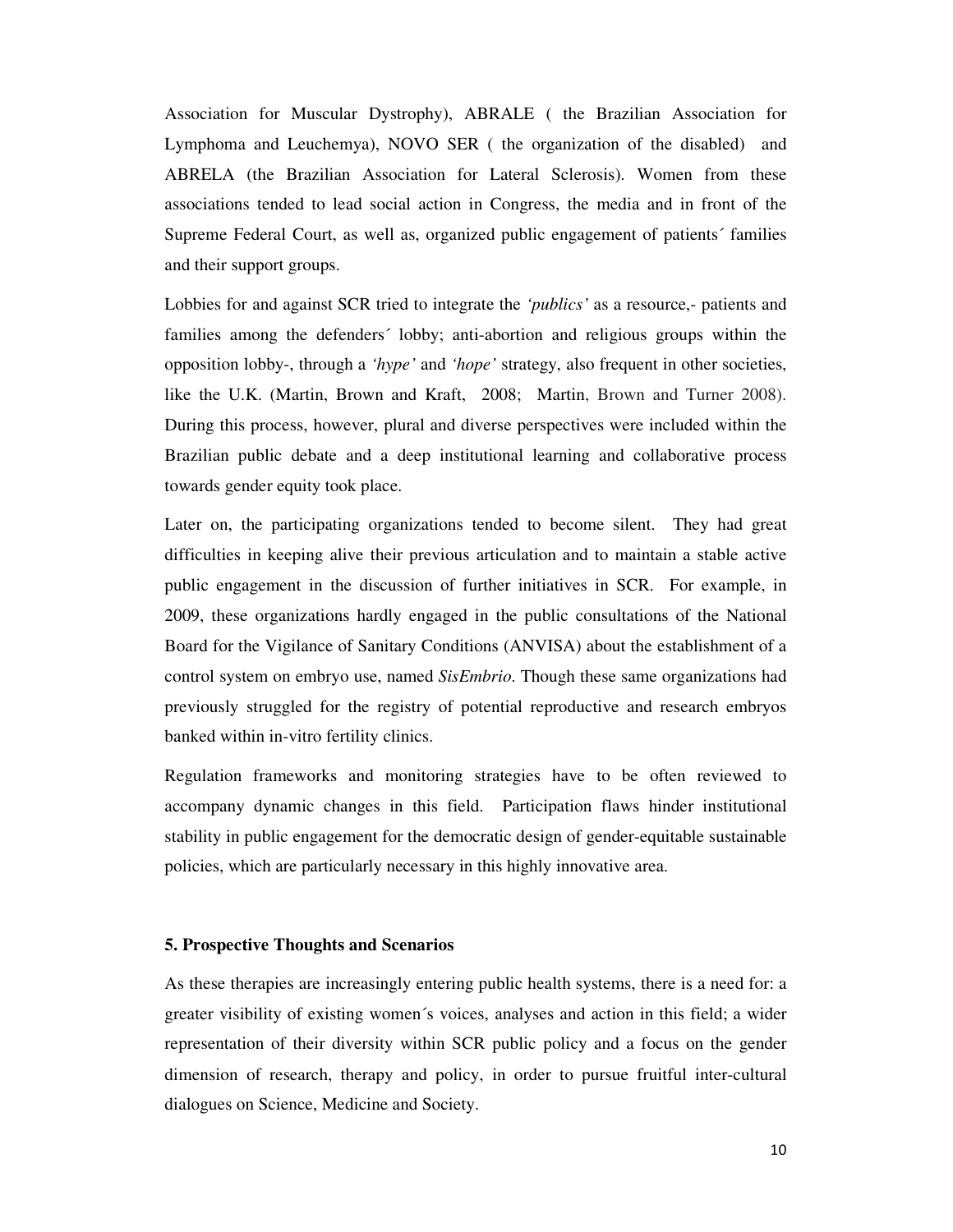The scientific community could be further motivated to publicize SRC results, through popular media and modalities, and engage more substantively with other stakeholders.

Inter-cultural dialogues have often been stifled by restrictive participation and lack of adequate representation. A number of intercultural dialogues are to be further promoted in this field, mainly: those between relevant local social sectors and/or stakeholders and the general public, as well as, sector-specific dialogues across cultures. Scientific and medical communities are fostering such dialogues frequently and fruitfully, between developed and developing countries (See, for example, World Stem Cell Summit, 2010). But South-South scientific dialogue initiatives have been more limited.

SCR policy-makers tend to lag behind in inter-cultural interaction, except those within international organizations<sup>8</sup>. And the international development aid community has considered New Genetics' developments less relevant for developing countries<sup>9</sup> and largely postponed its discussion, except in the case of biotechnologies related to molecular-based genetic tests and vaccines (See, for example, Chataway, and Smith , 2006).

Though many patient organizations are transnational, active in international dialogue, and even provide financial support for this research (See, for example, Muscular Dystrophy Association USA www.mdausa.org), they tend to lack representation in many an emerging and/or developing economy. Internet means and a number of newer ITC tools could be an important resource for further interconnectivity. New communication technologies could also facilitate evidence-based public information campaigns on ongoing SCR practices targeted to ethnic minorities and to *'publics'* in the Southern countries.

At least three potential prospective scenarios for stem cell research and therapy could emerge. These largely depend upon the promotion of national and international intercultural dialogue initiatives, as well as, on the degree of engagement of relevant stakeholders, -including women and their associations-, and on the inclusion of a gender-perspective in scientific research and therapy. Probably, these scenarios could also be relevant for other new scientific and health biotechnology developments with

<sup>&</sup>lt;sup>8</sup> WHO, UNESCO, PAHO and OECD have been active regarding themes related to these new health biotechnologies, as well as, Foundations, Charities and Philanthropies, such as: The Welcome Trust, Bill Gates and the Heinrich Böll Stiftung Foundation.

<sup>&</sup>lt;sup>9</sup> In contrast to the relevance assigned to genetically modified food and crops, often presented as an important means for famine alleviation (Millstone, et.al. 2008).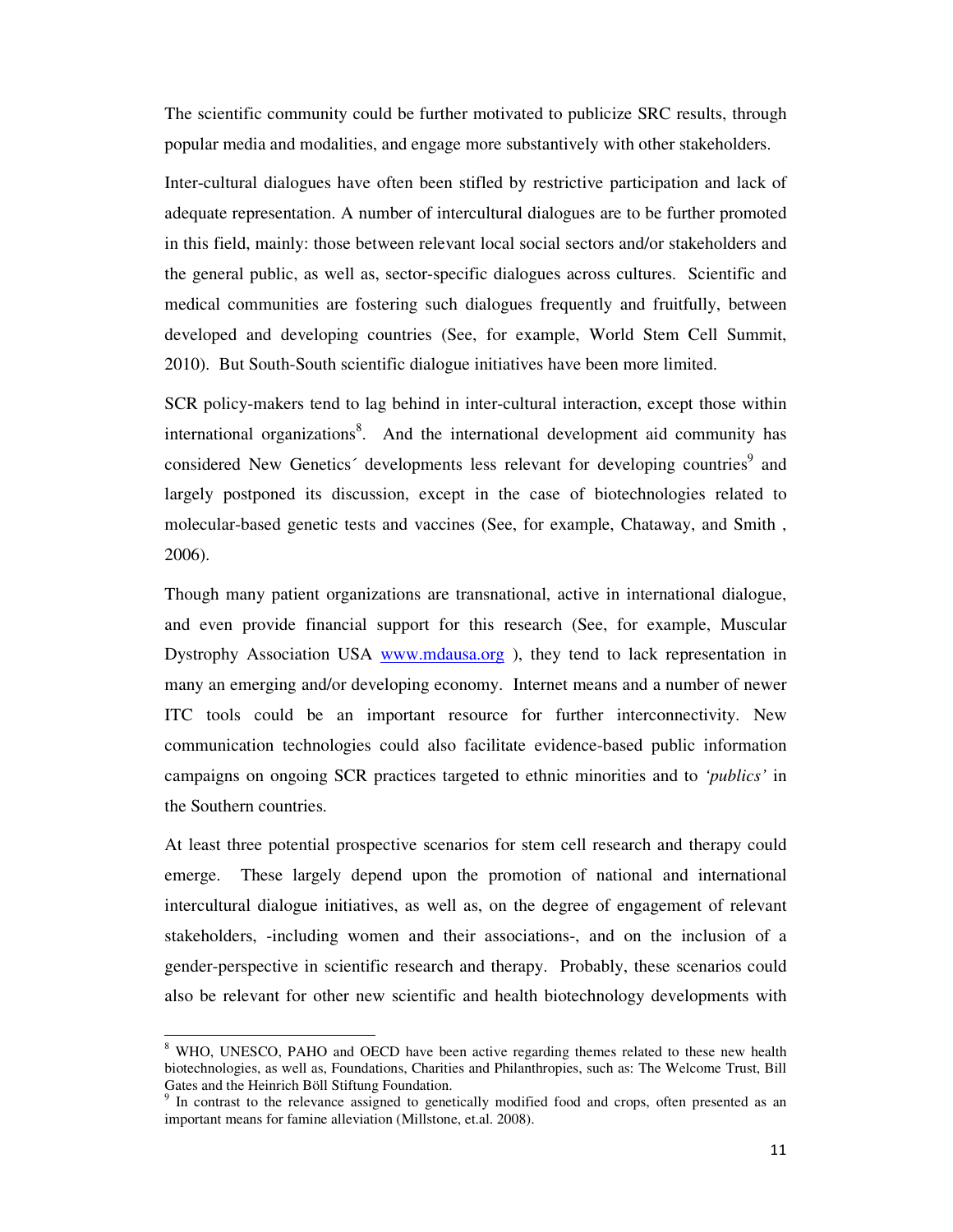similar impacts, such as: existing health nanotechnologies,- often a support of with stem cell therapies-, and molecular-based genetic testing and vaccines, as well as, eventual health-related biosynthetic technologies The scenarios to be presented are modeled and reworked from findings on ethics in new emerging technologies and related scenariobuilding exercises on health biosciences and biotechnologies by other scholars (The Hinxton Group, 2006; OECD, 2009; Arundel, Sawaya and Valenau, 2009). These scenarios have been expanded to address relevant questions on Gender, Science and Society. They will be very briefly described.

I. Continuity Scenario: The replication and reproduction of the most longstanding present trends at a global level; a scenario common to most emerging and developing countries involved in SCR, and to newcomers to this field of knowledge. This scenario is based on the main trends already described in this paper and it entails: the command of the design and implementation of SCR trajectories by selected groups within the scientific community, or epistemic closed groups. These mostly exclude medical associations, ethnic minorities and any reflection on gender issues for research and practice. The continuity scenario also entails a high participation of intermediaries, such as patent lawyers and brokers dealing with intellectual property rights (IPs); a late, liberal or neoliberal response to SRC developments from public policymaking, following private market practices; low or '*top-down'* engagement of relevant stakeholders and/or the *'publics'* . In this scenario, two main paths on public engagement in SCR are followed. One where very little information is made public, or one that applies a '*deficit-type'* engagement model approach, whereby, Governments, Universities and research centers design '*one-way'*, training programs and venues to educate and inform the general public (Wynne, 1995; Irwin, 1995).

II. Transitional Scenario: One where contradictions and ambiguities prevail. Trends and countertrends on SCR´s policies and regulations are either integrated into policy or conflict with each other, as is the case in many European countries and in Canada. This scenario also allows for space to set up public/private partnerships, adequate to specific research trajectories, therapies and technologies and for a limited inclusion of alternative voices into policy making, - e.g. women and feminist organizations, human rights NGOs and patient organizations. Inter-cultural dialogues are either allowed or actively promoted, but their results are not necessarily incorporated into policy. Real engagement in public decision-making is restricted to selected social groups, merely the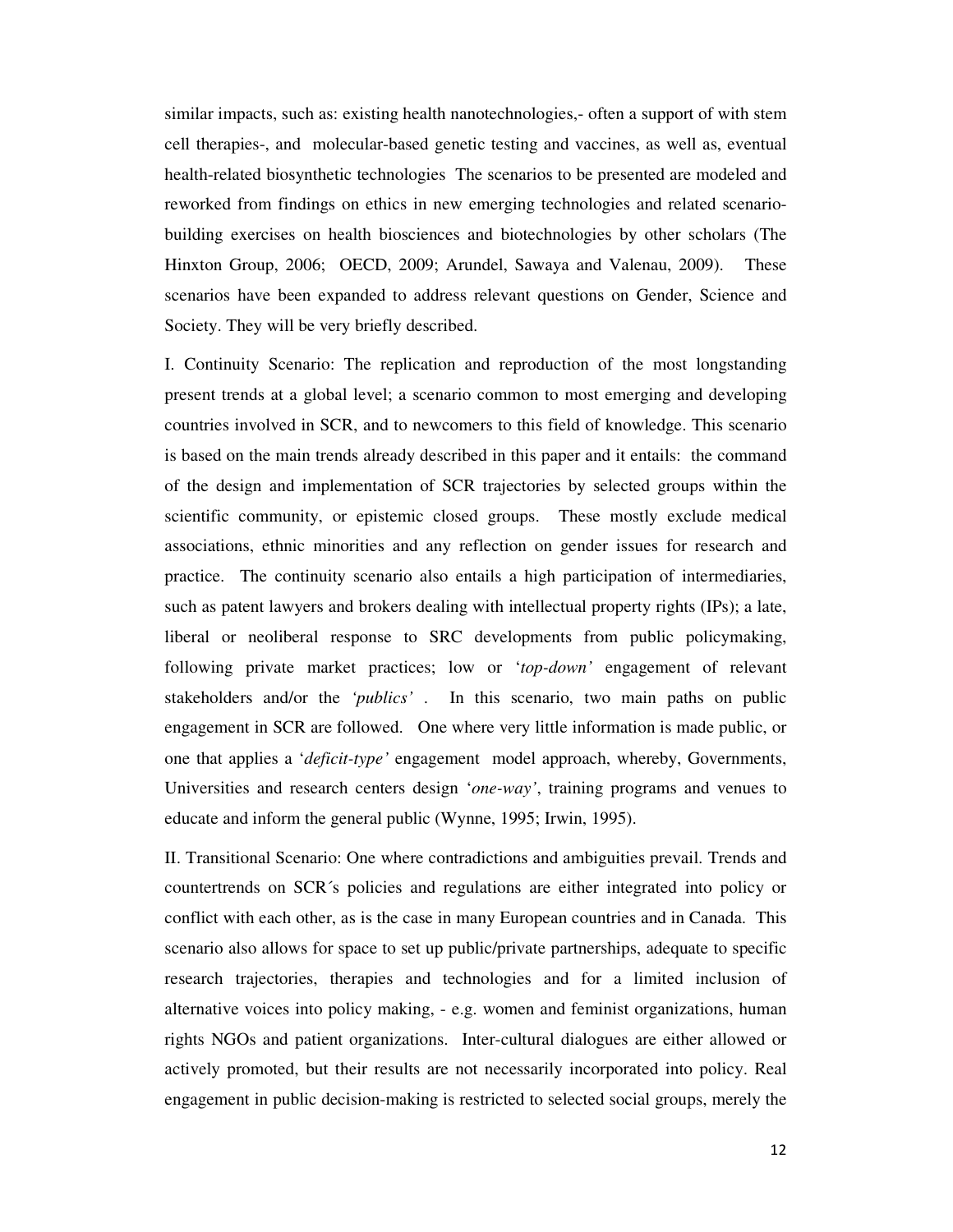stakeholders and associated organizations, and draws upon a gender perspective only regarding key controversial issues, and often as a result of public and/or Governmental pressure. Innovation trajectories are limited in range and choices. Major inconsistencies in the management of *'top down'* and '*bottom up'* public policy and action strategies are exposed (Irwin, 2006; Irwin and Michael, 2003; Wynne, 2006). Some of the more advanced emerging economies follow some of this scenario´s inbuilt assumptions, though mostly only for controversial themes and issues in SCR.

III. Reversal Scenario: A gender sensitive scenario; one to which it seems socially and ethically advisable to aim, given countertrends and seeds of change within the last global scenario. In this scenario the *'publics'* control of SCR is promoted, as a human, and citizens´ right towards gender-equity. Participation is based on a more systematic and representative engagement of different social sectors in the design of research and therapy trajectories, as well as, on regular public consultation on the implementation of new developments. Gender perspectives are included at all levels of the SCR process: research design, methodologies, experimentation, banking of biological materials, clinical trials and access to new therapies, as well as, within targeted public consultations to include ethnic and racial minorities. Public engagement strategies are gender-sensitive, wider and varied, - e.g. through focus groups, public hearings and citizen forums-, and evolve towards a balance and articulation of '*bottom up'* and *'top down'* policies and action. International inter-cultural dialogues are actively promoted, their meanings debated widely, and their results made accountable and transparently available to the 'publics'. These are also included in the design of national and international policies. International binding agreements on controversial issues in this field facilitate the sustainability of this policy-making process. During these intercultural dialogues, different associated sectors develop specific networks based on TICs, promoted and supported globally by Governments and international organizations.

These three future scenarios could coexist at a global level. But public actions of key national and international organizations, already actively involved in this area could guide transitions between scenarios. Globally, in the short to middle-term, - 5 to 10 years time-, probably the first scenario will prevail. While the second scenario continues to expand to some of the most advanced emerging economies. But the solution to an ethical, participatory and dialogical development and use of SCR interculturally,- as is the case of most New Genetics´ and biotechnology-based health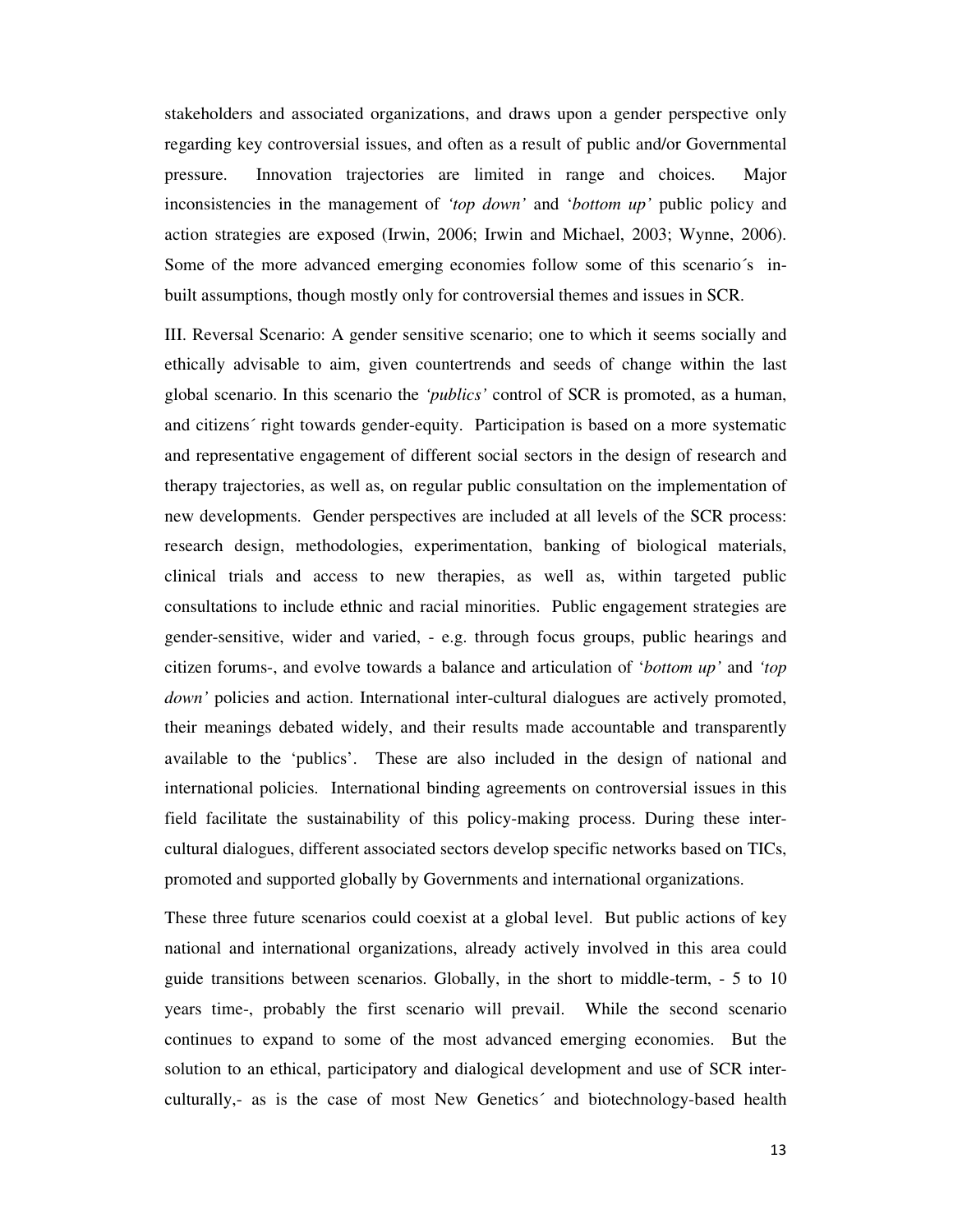therapies-, lies in elements described for the last scenario, one to tend to in policy, action and advocacy in the longer-term.

### **6. References**

Acero, L. (2004). *Nuevas Tecnologías en Salud Sexual y Reproductiva: la influencia de la genética sobre las relaciones de género*. Master Level Virtual Course FLACSO/PRIGEPP: Buenos Aires 2004 p.150.

Acero, L. (2006). Gender and New reproductive Technologies within Development. Development. *Journal of the Society for International Development*. , v.49, p.135 – 14. Acero, L. (2009). The commodification of women´s bodies in trafficking for prostitution and egg donation- a commentary. *International Journal of Feminist Approaches to Bioethics.* , v.2, pp. 25 – 36.

Acero, L. et.al. (2010). Desenvolvimento de Capacidades para a Governança: Visões Sociais e o Debate de Células-Tronco no Brasil, Research Project in progress, supported by CNPQ and, previously, by FAPERJ, at the PosGraduate Programme on Public Policy, Strategies and Development (PPED), Instituto de Economia, Universidade Federal do Rio de Janeiro, Brazil; Research Team: Prof. Lia Hasenclever and Master level student Helena Klein (see project website, www.govcel.com.br ).

Acero, L. (2011). *Pesquisas com Células-Tronco e Terapias Celulares: Governança, visões Sociais e o Debate no Brasil*. E-Papers, Rio de Janeiro, book in press.

Arundel, A., Sawaya D. and Valenau, I. (2009). Human Health Biotechnologies to 2015. *OECD Journal*: General Papers, volume 2009/3, pp. 113-205.

Bharadwaj, A. (2006). Contentiouos Liminalities: Embryonic Stem Cell Research in India and the UK., *BIOS Seminar Series*, LSE, February, London.

Bharadwaj, A. (2008). Biosociality and Biocrossings: Encounters with assisted conception and embryonic stem cells in India. In: *Genetics, Biosocialities and the Social Sciences: Making Biologies and Identities,* London: Routledge, p.98-116.

BIONET ( 2007). Ethical governance of Biological and Biomedical Research: Chinese European Co-operation, *2 nd. Workshop Report, Ethical Governance of Reproductive and Stem Cell Research and Stem Cell Banks,* 9-11 October, Shanghai.

BIONET (2008). Ethical governance of Biological and Biomedical Research: Chinese European Co-operation, *3 rd. Workshop Report, Clinical Research and Clinical*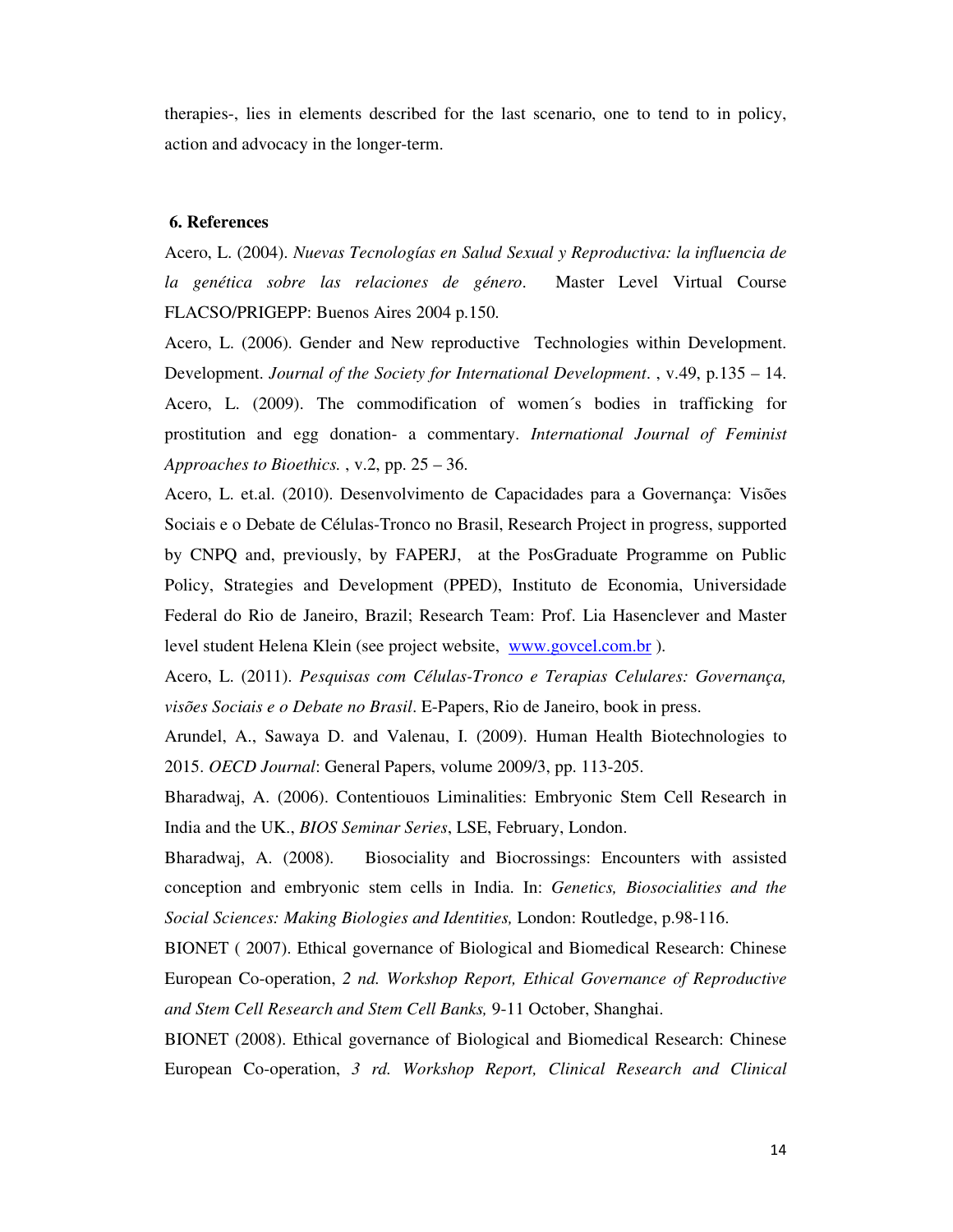*Research Organization in EU-CN Research Ethics and Governance Issues.* 9-12 September, Xían.

Brown, N. (2009). Beasting the embryo: the metrics of humanness in the transpecies embryo debate. *Biosocieties.* vol.14, nº 2-3, pp. 147-163.

Chataway, J. and Smith, J.(2006). The International AIDS Vaccine Initiative (IAVI): Is it getting New Science and Technology to the World´s Neglected Majority? *World Development*, Volume 34,Issue1, Janeiro, pp.16-30.

CIOMS (2000). Biomedical Research Ethics: Updating International Guidelines, a Consultation, Council for International Organizations of Medical Sciences (CIOMS), Geneva.

CIOMS (2003). International Ethical Guidelines for Biomedical Research Involving Human Subjects, CIOMS, Geneva.

Cesarino, L. (2007). Nas fronteiras do "humano": os debates britânicos e brasileiros sobre a pesquisa com embriões. *Mana,* vol.13 nº. 2, Rio de Janeiro, Outubro, pp.1-32.

Diniz, D. and Avelino, D. (2009). Escenario internacional de la investigación em células madre embrionarias. *Revista de Saûde Pública,* vol. 43, nº 3, pp.541-547.

Franklin, S. (2009). The IVF\_ Stem Cell Interface in the UK. In: Dorit, Haas-Wilson and Merritt eds., *Stem Cell futures*, The Brookings Institute Press, Washington.

Gottweiss, H. (2005). Governing genomics in the 21st century: between risk and uncertainty. *New Genetics and Society*, Vol. 24, No. 2, August.

Gottweiss, H., Metzler, I.and Griessler, E. (2007). Defining Human Life— HumanEmbryonic Stem Cell Research Between Politics and Ethics. Work Package 2: Stem Cell Research, PAGANINI Project, 6 th. EU Framework, EU: Brussels.

Gottweiss, H. (2009). Biopolitics in Asia, *New Genetics and Society*, 28(3),pp. 201-4.

Greenwood, H. et. al.(2006). Regenerative Medicine: New Opportunities for Developing Countries. *International Journal of Biotechnology*. pp. 60-76.

Harmon, S. (2007). Emerging Technologies and Developing Countries: Stem Cell research regulation and Argentina. *Developing World Bioethics*, online, pp.1471-8847.

Harvey M. and Mc Meekin, A. (2007). *Public or Private Economies of knowledge?: Turbulence in the Biological Sciences.* Edward Elgar: London.

Herold, E. (2006). *Stem Cell Wars: Inside stories from the frontline*, New York: Barnes & Noble.

The Hinxton Group (2006). Transnational Cooperation on Stem Cell Research, *Consensus Document,* Manchester, February 24 th.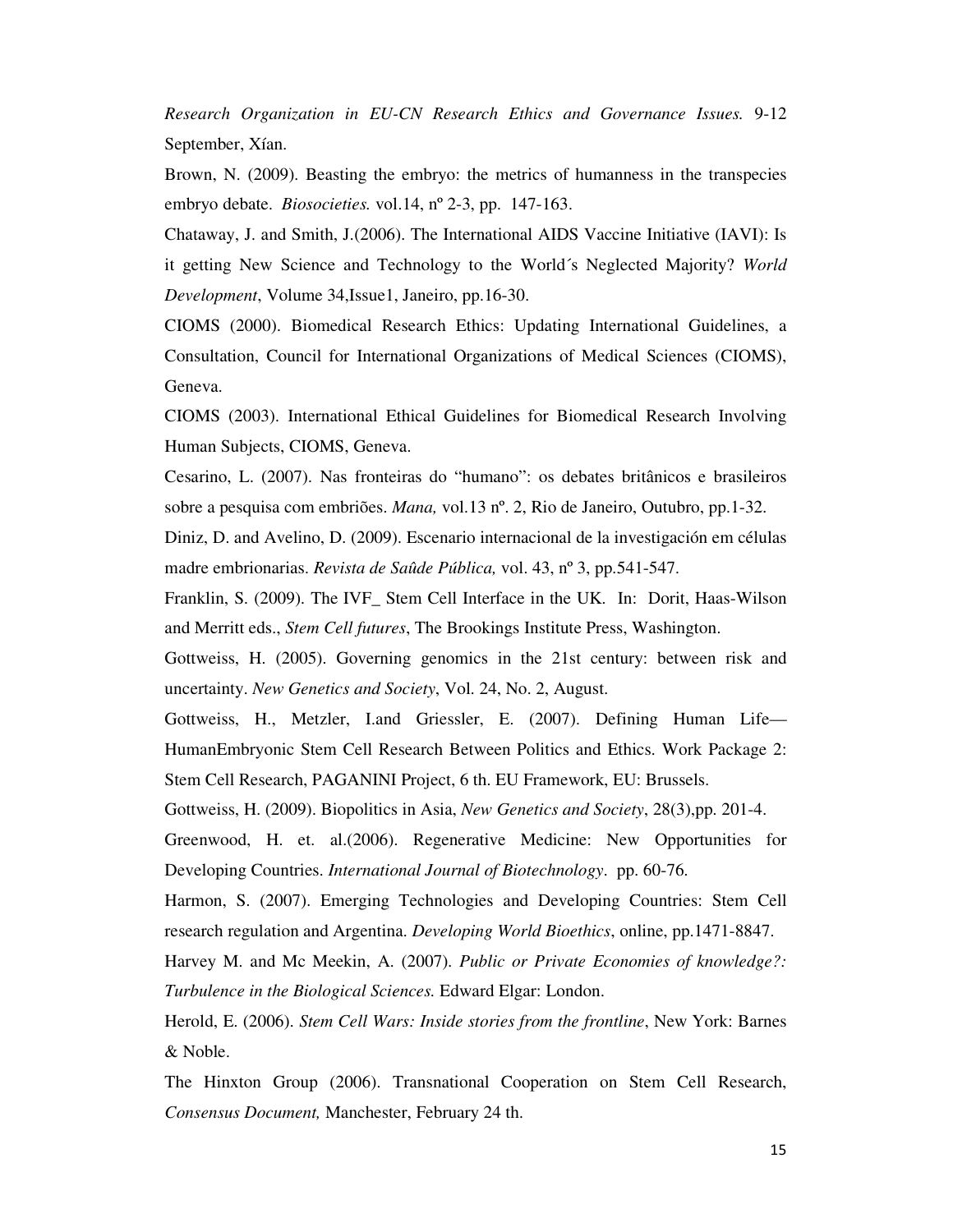International Society for Stem Cell Research (ISSCR) (2006). Guidelines for the Conduct of Embryonic Stem Cell Research. *Report from the International Society for Stem Cell Research*, ISSCR: London.

ISSCR (2008a). Guidelines for the Clinical translation of Stem Cells. *Report from the International Society for Stem Cell Research* ISSCR: London.

ISSCR (2008b). Patient Handbook on Stem Cell Therapies. *Report from the International Society for Stem Cell Research*. ISSCR: London.

Irwin, A. (1995). *Citizen Science: A Study of People, Expertise and Sustainable Development*, London: Routledge (Environment and Society).

Irwin, A. (2006). The politics of talk: coming to terms with the "new" scientific governance. *Social Studies of Science*, 36 (2), pp. 299–320.

Irwin, A. and Michael, M. (2003). *Science, Social Theory and Public Knowledge,* Open University Press: Maidenhead*.* 

Isasi, R. (2010). Registration of Stem-Cell Based Clinical Trials: a Scientific and Ethical Imperative. *Stem Cells, Science and Society, World Stem Cell Report 2009*, 2010 World Stem Cell Summit, Detroit, MI: Genetics Policy Institute.

Isasi, R. and Knopper (2006). Regulatory frameworks for Stem Cell Research. *Human Reproduction* 21(10), pp. 2474-2481.

Isasi, R. and Nguyen, T.M. (2008). The rationale for a registry of clinical trials involving human stem cell therapies *Health Law Review,*16(2), pp. 56-68.

Knowles, L. (2010). A survey of ethical and legal issues related to stem cell research. *Stem Cells, Science and Society, World Stem Cell Report 2009*, 2010 World Stem Cell Summit, Detroit, MI: Genetics Police Institute.

Leach, M. (2007). Understanding Governance: Pathways to Sustainability. *STEPS Working Paper* 2, Brighton: STEPS Centre.

Maio, G. (2004). The embryo in relationship: A French debate on SCR. *Journal of Medicine and Philosophy* 29 (5), pp.583-602.

Martin, P., Brown, M. and Kraft, P. (2008). From Bedside to Bench? Communities of Promise, Traslational Research and the Making of Blood Stem Cells. *Science as Culture*, Vol.17, N 1, March, pp. 29-41.

Martin, P., Brown, M. and Turner, A. (2008). Capitalizing hope: the commercial development of umbilical cord blood stem cell banking. *New Genetics and Society,* Vol. 27, No. 2, June 2008, pp. 127–143.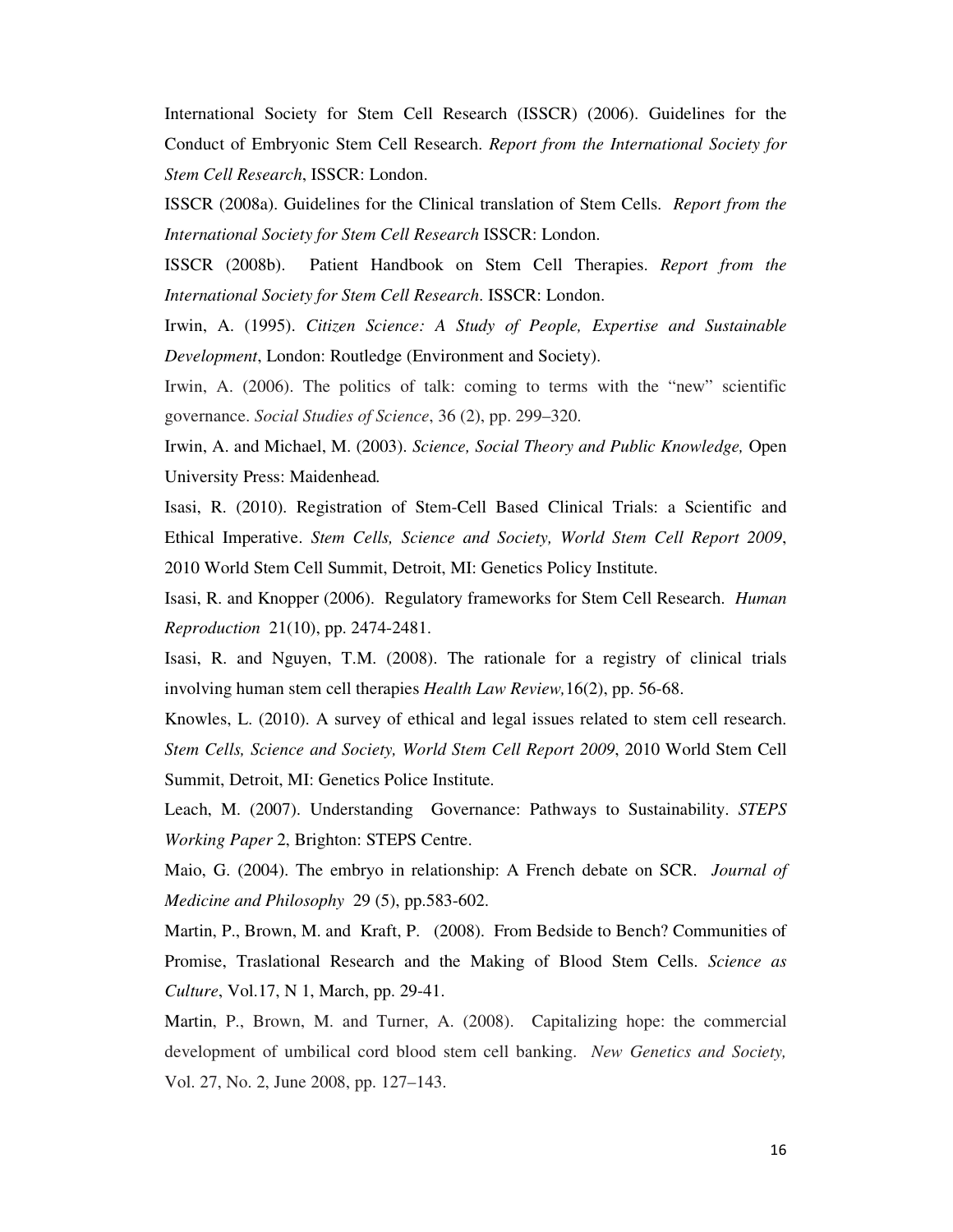Millstone, E et. al. (2008). Risk-assessment policies: differences across jurisdictions. *Institute for Prospective Technological Studies*, Seville, Spain, EUR Number: 23259 EN, http://ipts.jrc.ec.europa.eu/publications/pub.cfm?id=1562

OECD (2009) . Agricultural and health biotechnologies: Building blocks of the bioeconomy. A Report on the 2030 Bioeconomy Project. *OECD Journal*: General Papers, Special Edition, Paris: OECD.

Parry, S. (2006). (Re) Constructing embryos in stem cell research: Exploring the meaning of embryos for people involved in fertility treatments' *Social Science & Medicine*, vol. 62, nº 10, pp. 2349 – 2359.

Parry, S. (2009). Stem Cell Scientists Discursive Strategies for Cognitive Authority. *Science & Culture,* nº 18, Issue 1, pp. 89-114.

Parry, S. (2010). Interspecies Entities and the Politics of Nature. In: S. Parry and J. Dupré eds. *Nature After The Genome*, Oxford: Blackwell/Sociological Review.

Salter, B.(2005). Transnational Governance and Cultural Politics: The case of Human embryonic Stem Cells and the European Union´s Sixth Framework Program, *Working Paper* 1, York University, April.

Salter, B. (2008). Governing stem cell science in China and India: emerging economies and the global politics of innovation. *New Genetics and Society* Vol. 27, No. 2, June, pp. 145–159

Sleeboom-Faulkner, M. (2008a). Debates on hESRC in Japan: Minority Voices and their political amplifiers. *Science as Culture*, March, Vol.17, nº 1, pp.85-97.

Sleeboom-Faulkner, M. (2008b). The changing nature of ideology in the Life Sciences in Mainland China: case-studies of human cloning and HESCR (hESR) in medical textbooks (1996-2005). *Biosocieties*, 3, LSE, pp.21-36

The Hinxton Group (2006). Transnational Cooperation on Stem Cell Research, *Consensus Document,* Manchester, February 24 th.

Thomas, S. (2003). Critical Issues Pertaining to the Gender Dimension of Biotechnology Policy, a paper presented to the Gender Advisory Board, United Nations Commission on Science and Technology for Development, July Geneva.

Thompson, J. et.al.(1998). Embryonic Stem Cell lines derived from human blastocysts, *Science* 282, 1145.

UNESCO (2006). *Ethics of Science and Technology: Explorations of the frontiers of Science and Ethics,* UNESCO: Paris.